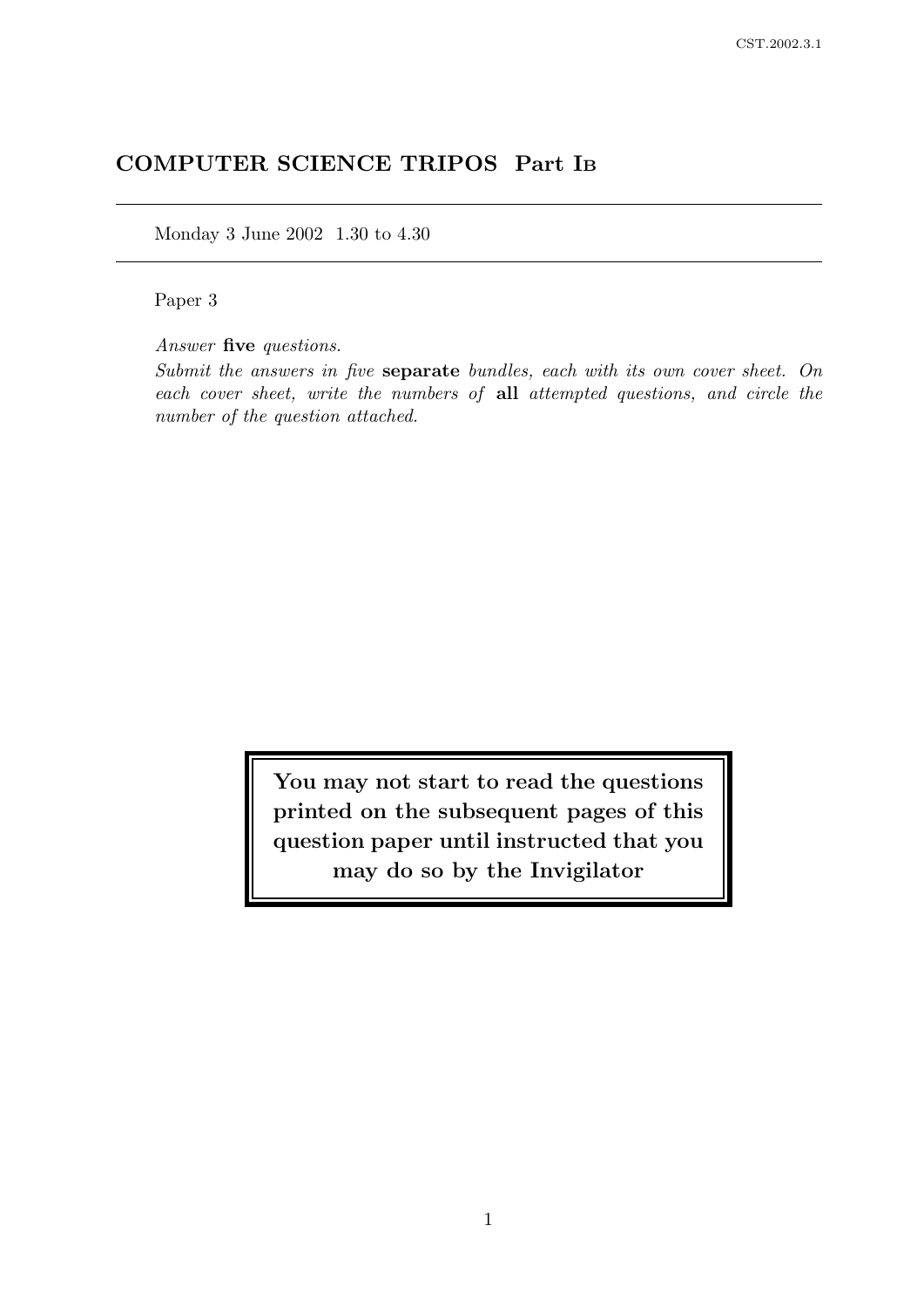# 1 Compiler Construction

- (a) Give a diagram showing the phases of a typical compilation system for a language like C which produces a directly executable fully-linked binary file as output. For each phase, describe in a paragraph what it does (mentioning possible implementation techniques) and give a brief overview of the datastructures used for its input and output indicating whether they would normally reside in a file or in memory. (Do not specify details of any files used to automate the writing of any of the above phases.) [16 marks]
- (b) Indicate how a typical Java implementation might differ and explain what is meant by just-in-time compilation. [4 marks]

#### 2 Introduction to Security

- (a) (i) Explain the collision resistance requirement for the hash function used in a digital signature scheme. [4 marks]
	- $(ii)$  Show how the DES block cipher can be used to build a 64-bit hash function. Is the result collision resistant? [4 marks]
- (b) A sequence of plaintext blocks  $P_1, \ldots, P_8$  is encrypted using DES into a sequence of ciphertext blocks. Where an IV is used, it is numbered  $C_0$ . Owing to a transmission error, one bit in ciphertext block  $C_3$  changes its value, and as a consequence, the receiver obtains after decryption a corrupted plaintext block sequence  $P'_1, \ldots, P'_8$ . For the following modes of operation, how many bits do you expect to be wrong in each block  $P_i'$ ?
	- (i) Cipher block chaining. [2 marks]
	- $(ii)$  64-bit output feedback.  $[2 \text{ marks}]$
- $(c)$  (i) Explain the *Feistel principle* used by block ciphers such as DES and its purpose. [4 marks]
	- (*ii*) Using a given pseudo-random function  $F: \{0,1\}^{100} \to \{0,1\}^{100}$ , construct a pseudo-random permutation  $P: \{0,1\}^{300} \to \{0,1\}^{300}$  by extending the Feistel principle appropriately. [4 marks]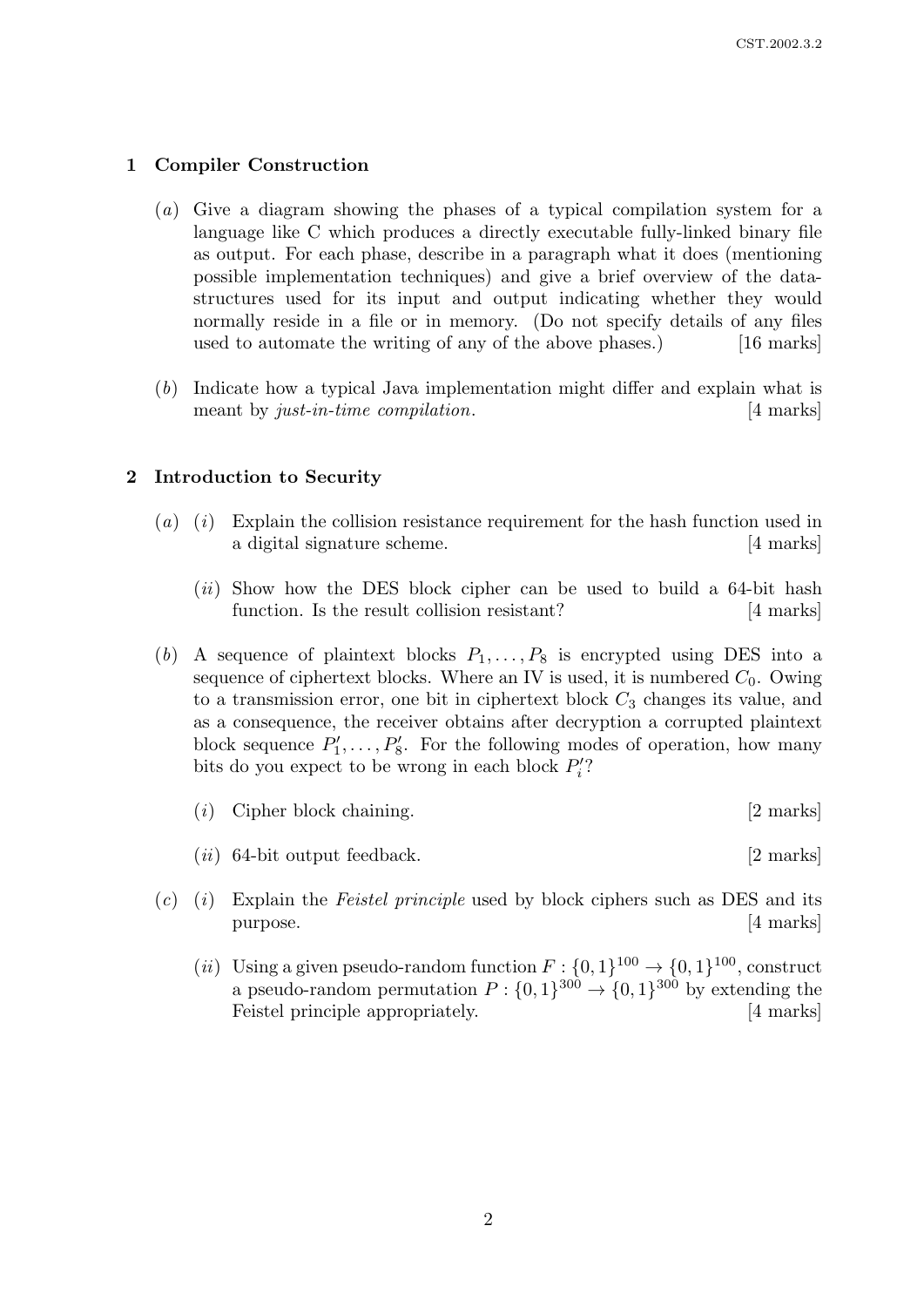# 3 Data Structures and Algorithms

Some languages allow the user to allocate and free space explicitly using calls such as malloc(size) and free(ptr). The blocks of space are typically allocated from a large region that you can assume is a vector.

- (a) Discuss the issues that must be considered when deciding how to implement such space allocation functions. [6 marks]
- (b) Outline the design of a standard algorithm for space allocation using the first fit strategy, and outline an algorithm based on the binary buddy system in which block sizes are rounded up to the next power of 2. [7 marks each]

# 4 Computer Design

For each of the following, explain the difference between:

| (a) | analogue computer and digital computer;          | [4 marks]           |
|-----|--------------------------------------------------|---------------------|
| (b) | data-flow and control-flow model of computation; | [4 marks]           |
| (c) | little endian and big endian;                    | [4 marks]           |
| (d) | latency and bandwidth of data transmission;      | $[4 \text{ marks}]$ |
| (e) | spatial locality and temporal locality of data.  | $ 4 \text{ marks} $ |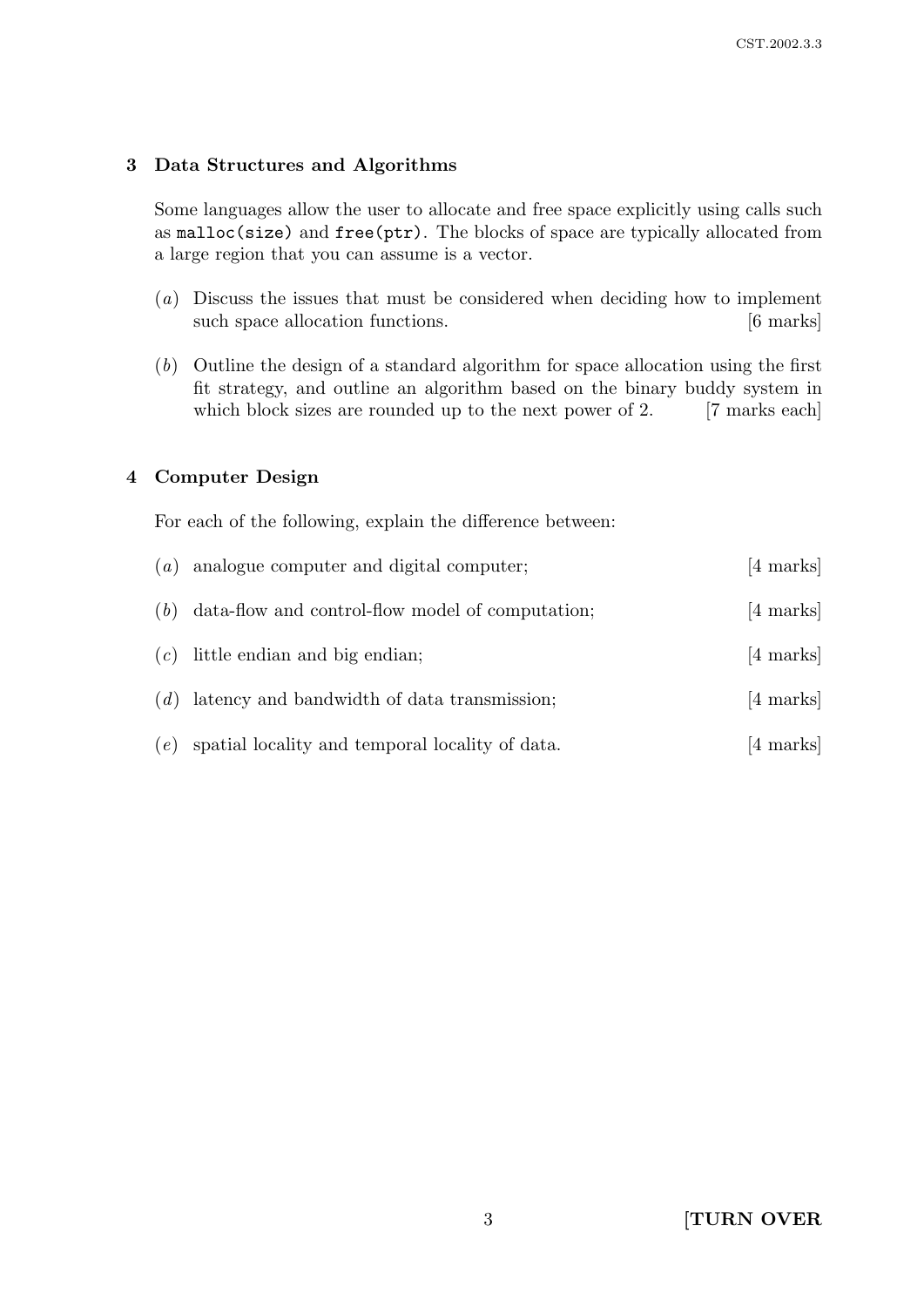#### 5 Continuous Mathematics

Consider the trigonometric series

$$
\frac{a_0}{2} + \sum_{r=1}^{\infty} (a_r \cos rx + b_r \sin rx)
$$

where  $a_0, a_1, a_2, \ldots$  and  $b_1, b_2, \ldots$  are constants and suppose that  $f(x)$  is a periodic function of x with period  $2\pi$ .

- (a) State expressions for the constants  $a_0, a_r, b_r$  ( $r = 1, 2, \ldots$ ) so that the trigonometric series forms the Fourier series of  $f(x)$  over the interval  $-\pi < x \leq \pi$ . Such expressions are then known as the Fourier coefficients of  $f(x)$ . [4 marks]
- (b) State the *Dirichlet conditions* on the function  $f(x)$  for it to be represented by its Fourier series at all points in the interval  $-\pi < x \leq \pi$  at which the function  $f(x)$  is continuous. [2 marks]
- (c) Determine simplified expressions for the Fourier coefficients when the function  $f(x)$  is an even function of x. [3 marks]
- (d) Consider the function  $f(x)$  which is periodic with period  $2\pi$  and is defined by  $f(x) = x^2$  in the interval  $-\pi < x \leq \pi$ . Does the function  $f(x)$  satisfy the Dirichlet conditions? Briefly justify your answer. [2 marks]
- (e) Determine the Fourier series for this function  $f(x)$ . [6 marks]
- (f) By substituting a suitable value for x in the Fourier series show that

$$
\frac{\pi^2}{12} = \sum_{r=1}^{\infty} \frac{(-1)^{r+1}}{r^2}.
$$

[3 marks]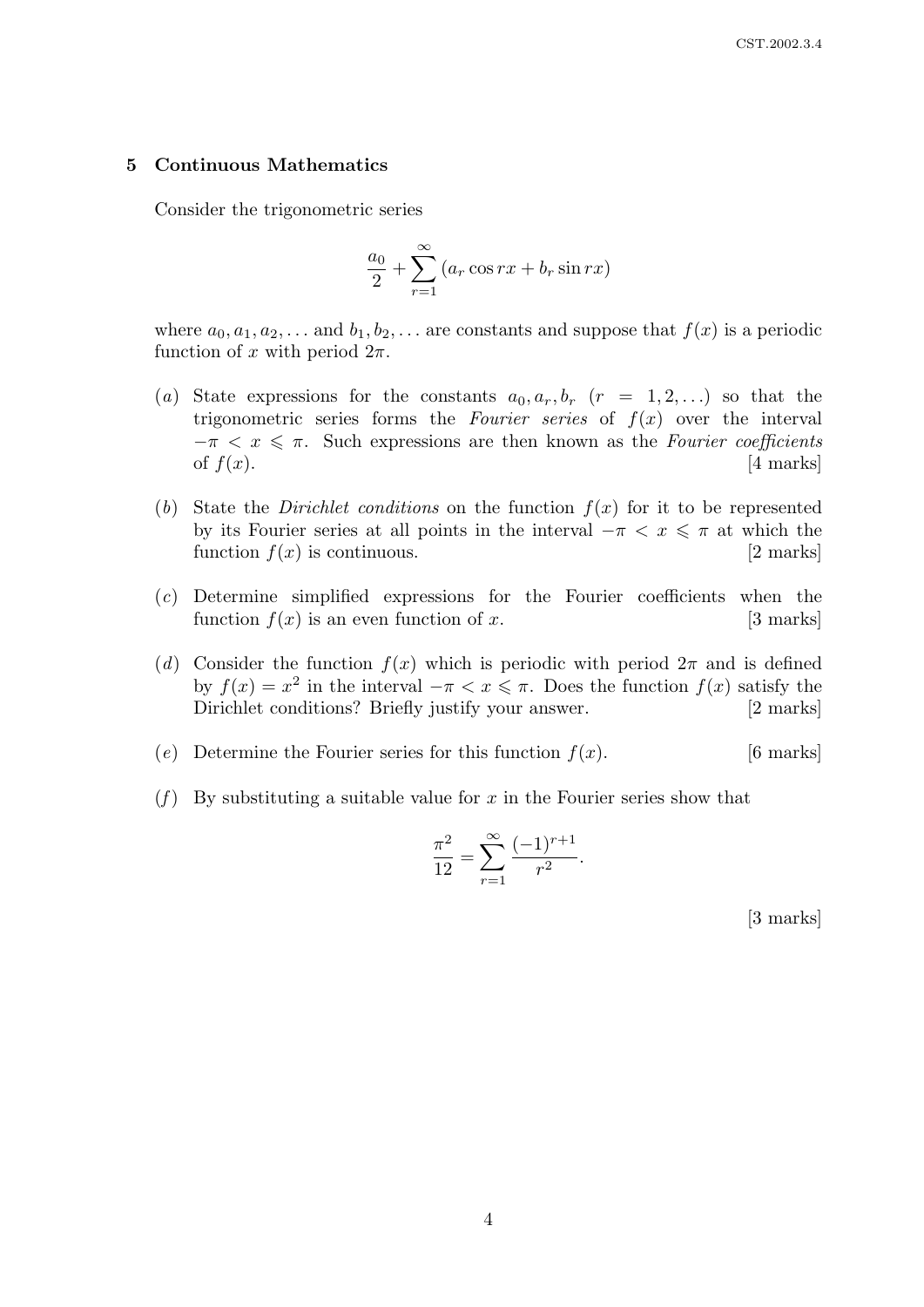# 6 Computation Theory

- (a) Explain how each number  $e \in \mathbb{N}$  can be decoded uniquely as a register machine program  $Prog_e$ . . [6 marks]
- (b) What would it mean for a register machine to decide the halting problem? [4 marks]
- (c) Prove that such a register machine cannot exist. (You may assume the existence of suitable register machines for copying registers and manipulating lists of numbers so long as you specify their behaviour clearly.) [10 marks]

# 7 Numerical Analysis I

- (a) Consider a version of the Brown model in which the significand of a floatingpoint number is represented as  $d_0.d_1d_2 \ldots d_{p-1}$ . Explain the parameters  $\beta$ , p,  $e_{\text{max}}$ ,  $e_{\text{min}}$  of the model. [3 marks]
- (b) Describe the layout of bits in IEEE single precision and give the values of the above four parameters. [5 marks]
- (c) IBM System/370 single precision uses the same total number of bits, and a similar method for storing negative exponents. However, there are 7 bits for the exponent, and all bit patterns represent numbers. Given  $\beta = 16$ , deduce the values of the remaining three parameters for this floating-point implementation. [5 marks]
- (d) If  $\beta = 10, p = 3$  how should 6.789, 6.785, 6.755 be rounded using the "round" to even" method? [3 marks]
- (e) Now consider  $\beta = 2$ ,  $p = 8$  on a machine with just one guard digit. How should the following be rounded using "round to even"?

0 1 1 0 1 0 1 1 0 1 0 1 1 1 0 1 0 1 1 1 0 1 0 0 0 1 1 0 1 1 1 1 1 1 1 1

[4 marks]